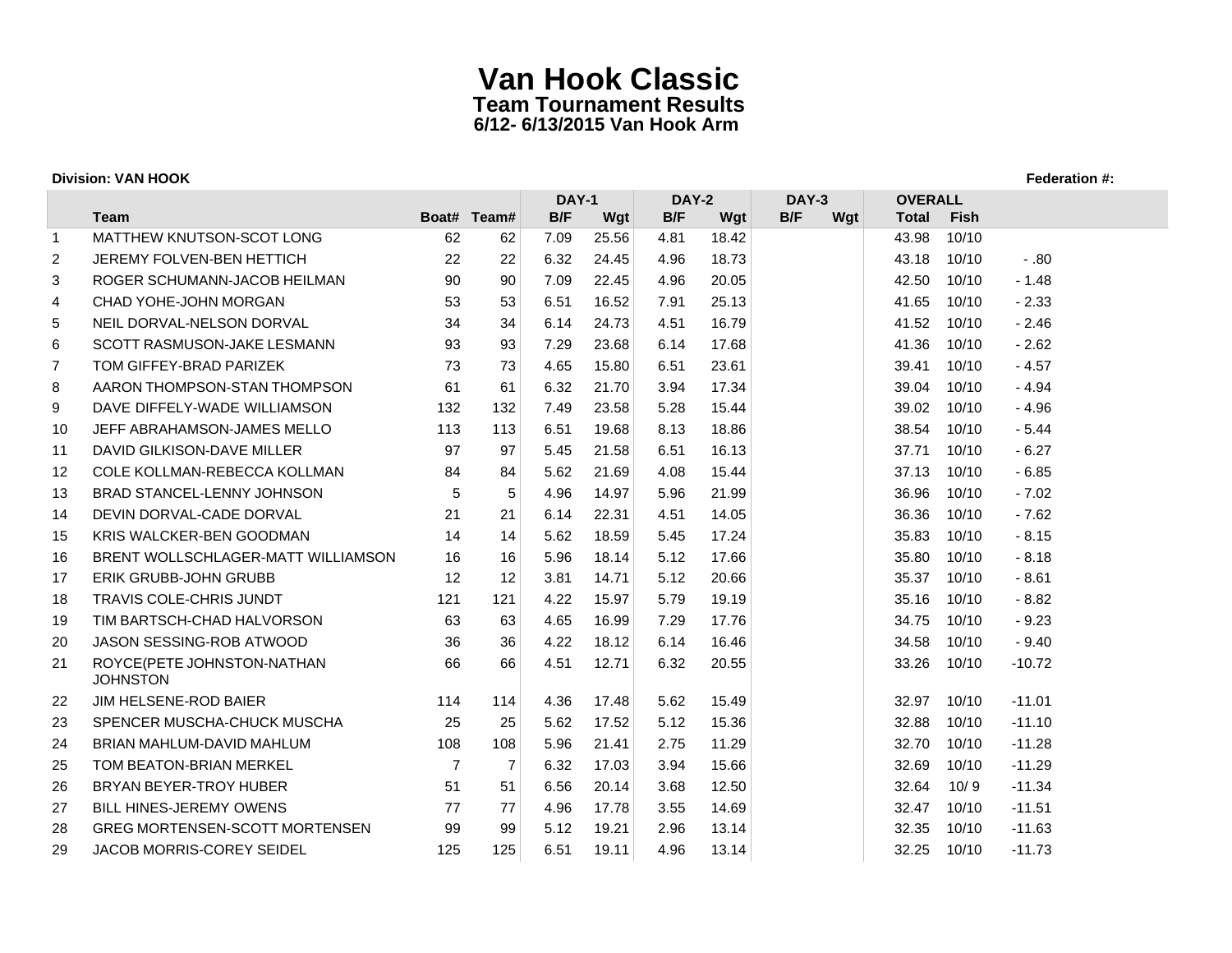## **Division: VAN HOOK Federation #:**

|    |                                                        |     |             | <b>DAY-1</b> |       | <b>DAY-2</b> |       | <b>DAY-3</b> | <b>OVERALL</b> |             |          |
|----|--------------------------------------------------------|-----|-------------|--------------|-------|--------------|-------|--------------|----------------|-------------|----------|
|    | Team                                                   |     | Boat# Team# | B/F          | Wgt   | B/F          | Wgt   | B/F<br>Wgt   | <b>Total</b>   | <b>Fish</b> |          |
| 30 | <b>KELLEN LATTENDRESSE-CURT</b><br><b>LATTENDRESSE</b> | 27  | 27          | 3.31         | 14.47 | 4.81         | 17.51 |              | 31.98          | 10/10       | $-12.00$ |
| 31 | RICHARD FOLDEN-TERRY DUTCHAK                           | 80  | 80          | 4.65         | 20.88 | 3.19         | 10.89 |              | 31.77          | 10/10       | $-12.21$ |
| 32 | CODY NORTHROP-JAY NORTHROP                             | 72  | 72          | 4.81         | 19.30 | 6.32         | 12.41 |              | 31.71          | 9/9         | $-12.27$ |
| 33 | TIM SANDSTROM-TANNER SANDSTROM                         | 130 | 130         | 6.32         | 19.37 | 3.81         | 12.30 |              | 31.67          | 10/10       | $-12.31$ |
| 34 | MARC NIELSEN-TANNER NIELSEN                            | 70  | 70          | 4.96         | 19.03 | 2.96         | 12.13 |              | 31.16          | 10/10       | $-12.82$ |
| 35 | <b>CLAYTON FOLDEN-WAYNE OLSON</b>                      | 40  | 40          | 4.36         | 17.25 | 3.31         | 13.47 |              | 30.72          | 10/10       | $-13.26$ |
| 36 | <b>CRAIG SEYKORA-KYLE GERMUNDSON</b>                   | 10  | 10          | 3.31         | 14.98 | 5.79         | 15.73 |              | 30.71          | 10/10       | $-13.27$ |
| 37 | TROY ZABLOTNEY-ARNOLD ZABLOTNEY                        | 64  | 64          | 2.85         | 12.62 | 5.96         | 17.96 |              | 30.58          | 10/10       | $-13.40$ |
| 38 | <b>JUSTIN OSTERBERG-GEORGE ISAKSON</b>                 | 117 | 117         | 6.51         | 20.04 | 3.94         | 10.07 |              | 30.11          | 9/9         | $-13.87$ |
| 39 | MARLYN JR VONDALL-CHERI VONDALL                        | 126 | 126         | 4.96         | 17.51 | 3.43         | 12.52 |              | 30.03          | 10/10       | $-13.95$ |
| 40 | <b>SCOTT RUDOLPH-NICK GUSTAFSON</b>                    | 11  | 11          | 4.08         | 15.28 | 3.08         | 14.70 |              | 29.98          | 10/10       | $-14.00$ |
| 41 | DAVID WALD-CHAD ZIEGLER                                | 26  | 26          | 3.81         | 14.09 | 4.81         | 15.68 |              | 29.77          | 10/10       | $-14.21$ |
| 42 | BRYAN HOLEN-KIRBY MORGENSTERN                          | 29  | 29          | 3.31         | 13.20 | 4.22         | 16.53 |              | 29.73          | 10/10       | $-14.25$ |
| 43 | BARRON PARIZEK-DAVE PARIZEK                            | 96  | 96          | 3.68         | 16.10 | 3.19         | 13.09 |              | 29.19          | 10/10       | $-14.79$ |
| 44 | TROY JOHNSON-KAREN JOHNSON                             | 123 | 123         | 3.94         | 15.36 | 4.22         | 13.67 |              | 29.03          | 10/10       | $-14.95$ |
| 45 | TIM HARRIS-CHUCK HELWIG                                | 98  | 98          | 3.55         | 15.77 | 4.65         | 13.16 |              | 28.93          | 10/10       | $-15.05$ |
| 46 | JOHN SCHEPENS-DANNY QUITT                              | 103 | 103         | 3.55         | 11.02 | 7.09         | 17.88 |              | 28.90          | 9/9         | $-15.08$ |
| 47 | NATHAN STREMICK-JORDAN GEIGER                          | 19  | 19          | 2.96         | 13.95 | 5.28         | 14.94 |              | 28.89          | 10/10       | $-15.09$ |
| 48 | <b>TRAVIS SAUBER-DANNY LAFONTAINE</b>                  | 92  | 92          | 4.22         | 16.35 | 3.43         | 12.48 |              | 28.83          | 10/10       | $-15.15$ |
| 49 | WILLIAM LIEBEL-MATTHEW LIEBEL                          | 46  | 46          | 5.28         | 17.49 | 5.28         | 11.31 |              | 28.80          | 9/9         | $-15.18$ |
| 50 | ANDREW ANDERSON-CHARLIE ANDERSON                       | 106 | 106         | 3.94         | 12.29 | 5.45         | 16.12 |              | 28.41          | 10/10       | $-15.57$ |
| 51 | <b>COLT DETERMAN-MIKE DETERMAN</b>                     | 71  | 71          | 3.94         | 14.74 | 3.08         | 13.59 |              | 28.33          | 10/10       | $-15.65$ |
| 52 | CODY ANDERSON-COLTON ANDERSON                          | 101 | 101         | 3.68         | 15.76 | 4.08         | 12.47 |              | 28.23          | 10/10       | $-15.75$ |
| 53 | <b>TRACY HUNTER-KELLEN HUNTER</b>                      | 112 | 112         | 4.36         | 13.26 | 4.51         | 14.40 |              | 27.66          | 10/10       | $-16.32$ |
| 54 | ROB CARPENTER-STEVE SCHWARTZ                           | 74  | 74          | 5.28         | 16.32 | 3.08         | 11.32 |              | 27.64          | 10/10       | $-16.34$ |
| 55 | <b>GREG HOEWT-BRANDON MOSSER</b>                       | 20  | 20          | 5.96         | 13.87 | 4.51         | 13.76 |              | 27.63          | 10/10       | $-16.35$ |
| 56 | KYLE HERTZ-CHAS HERTZ                                  | 23  | 23          | 5.79         | 7.77  | 6.51         | 19.67 |              | 27.44          | 7/7         | $-16.54$ |
| 57 | JUSTIN ABERLE-TAYLOR ROVIG                             | 50  | 50          | 3.55         | 15.54 | 2.75         | 11.87 |              | 27.41          | 10/10       | $-16.57$ |
| 58 | TRISTEN FOLDEN-MONTY BILLADEAU                         | 94  | 94          | 5.45         | 14.66 | 4.96         | 12.72 |              | 27.38          | 8/8         | $-16.60$ |
| 59 | DON OPOZDA-SHAWN NELSON                                | 13  | 13          | 3.31         | 12.10 | 3.55         | 15.27 |              | 27.37          | 10/10       | $-16.61$ |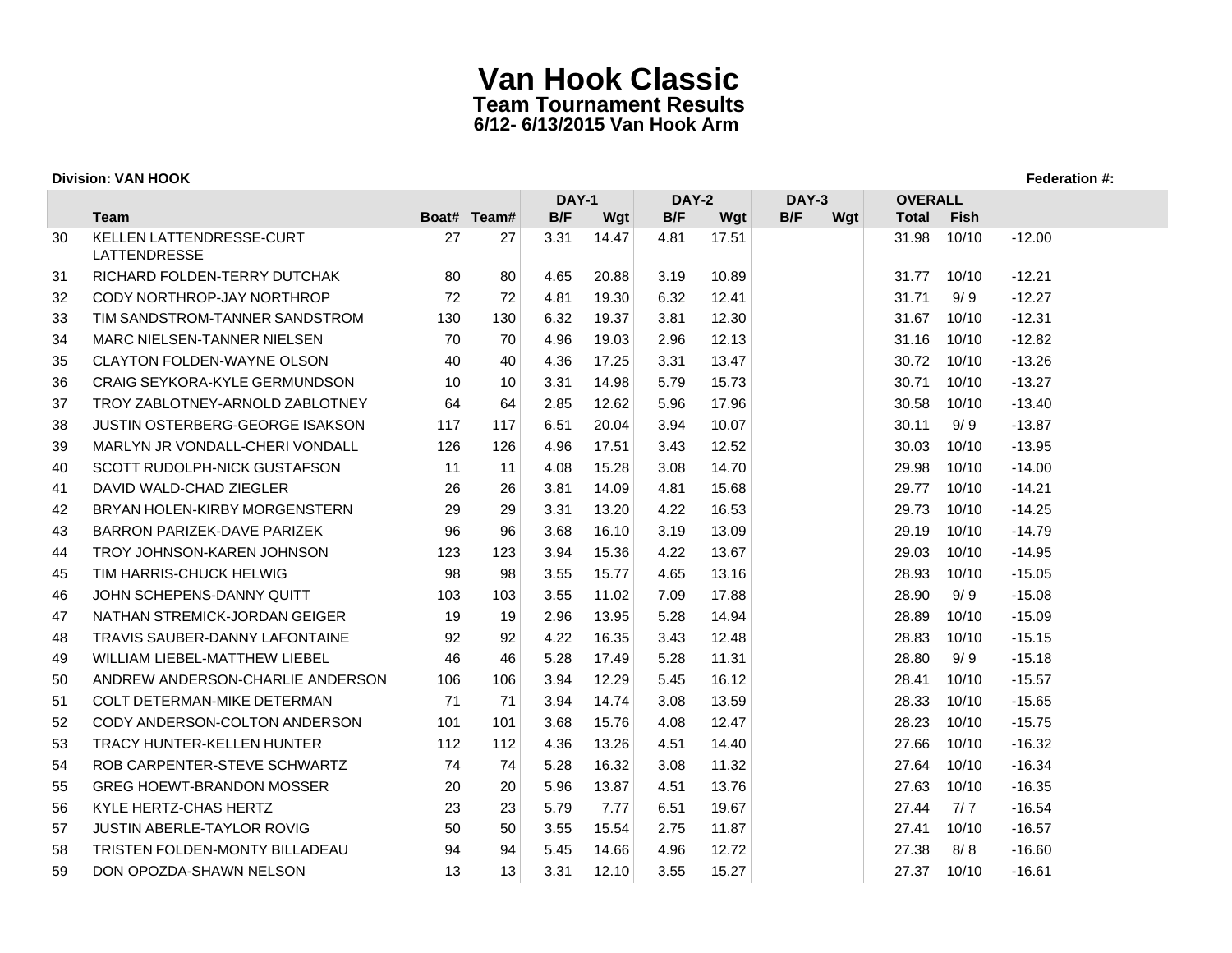### **Division: VAN HOOK Federation #:**

|    |                                       |                |                | <b>DAY-1</b> |       | DAY-2 |       | DAY-3      | <b>OVERALL</b> |             |          |
|----|---------------------------------------|----------------|----------------|--------------|-------|-------|-------|------------|----------------|-------------|----------|
|    | Team                                  |                | Boat# Team#    | B/F          | Wgt   | B/F   | Wgt   | B/F<br>Wgt | <b>Total</b>   | <b>Fish</b> |          |
| 60 | PERRY KRESS-LOGAN KRESS               | 30             | 30             | 3.43         | 14.01 | 3.55  | 13.28 |            | 27.29          | 10/10       | $-16.69$ |
| 61 | <b>LARRY GANGL-MARK DEAVER</b>        | 32             | 32             | 3.94         | 15.55 | 3.19  | 11.56 |            | 27.11          | 10/10       | $-16.87$ |
| 62 | KELLY LESMEISTER-SCOTT LESMEISTER     | 39             | 39             | 3.08         | 7.06  | 4.96  | 19.96 |            | 27.02          | 8/8         | $-16.96$ |
| 63 | <b>JUSTIN KRIEGER-MIKE MATSON</b>     | 91             | 91             | 5.45         | 13.00 | 3.81  | 13.95 |            | 26.95          | 9/9         | $-17.03$ |
| 64 | SONNY SCHERESKY-WALLY SCHERESKY       | 17             | 17             | 3.68         | 16.50 | 3.08  | 10.23 |            | 26.73          | 10/10       | $-17.25$ |
| 65 | <b>SCOT SWAIN-GARY HODGE</b>          | $\overline{4}$ | $\overline{4}$ | 3.43         | 11.10 | 5.96  | 15.16 |            | 26.26          | 9/9         | $-17.72$ |
| 66 | <b>JASON BALLIET-JASON PRIVRATSKY</b> | 31             | 31             | 4.65         | 17.53 | 2.96  | 8.52  |            | 26.05          | 9/9         | $-17.93$ |
| 67 | <b>BRIAN WALD-MARK CAMPBELL</b>       | 8              | 8              | 3.55         | 13.93 | 3.68  | 12.10 |            | 26.03          | 10/10       | $-17.95$ |
| 68 | <b>JOE SCHWAN-LUKE SCHWAN</b>         | 120            | 120            | 3.08         | 13.29 | 3.43  | 12.63 |            | 25.92          | 10/10       | $-18.06$ |
| 69 | DON CHAPIN-KEENAN ZELTINGER           | 124            | 124            | 4.22         | 13.00 | 3.94  | 12.68 |            | 25.68          | 10/9        | $-18.30$ |
| 70 | MIKE BORGSCHATZ-CAMERON THOMPSON      | 3              | 3              | 2.85         | 10.17 | 4.22  | 15.25 |            | 25.42          | 10/10       | $-18.56$ |
| 71 | <b>JASON VOTAVA-BRIAN WALTER</b>      | 49             | 49             | 3.81         | 14.26 | 2.64  | 11.11 |            | 25.37          | 10/10       | $-18.61$ |
| 72 | MATT LINDLEY-KIRK HAWKINSON           | 2              | 2              | 3.19         | 13.41 | 3.19  | 11.93 |            | 25.34          | 10/10       | $-18.64$ |
| 73 | <b>BROCK GARAAS-JOHN GARAAS</b>       | 42             | 42             | 2.85         | 12.05 | 3.55  | 13.24 |            | 25.29          | 10/10       | $-18.69$ |
| 74 | <b>JACOB SAITTA-SHELDON QUALE</b>     | 67             | 67             | 3.43         | 10.83 | 5.12  | 14.43 |            | 25.26          | 10/10       | $-18.72$ |
| 75 | <b>GARRETT LIEN-GARY LIEN</b>         | 9              | 9              | 4.08         | 15.47 | 2.54  | 9.59  |            | 25.06          | 10/10       | $-18.92$ |
| 76 | <b>BRADY VIALL-JEFF SYVERSON</b>      | 119            | 119            | 3.94         | 12.36 | 3.19  | 12.28 |            | 24.64          | 10/10       | $-19.34$ |
| 77 | PEARL GILLESPIE-SCOTT GILLESPIE       | 95             | 95             | 5.12         | 15.08 | 2.54  | 9.21  |            | 24.29          | 10/10       | $-19.69$ |
| 78 | DAN JONASSON-KRIS ALLARD              | 105            | 105            | 3.81         | 11.78 | 3.19  | 12.44 |            | 24.22          | 10/10       | $-19.76$ |
| 79 | DERRICK HOLMEN-ERIC DAILEY            | 82             | 82             | 3.81         | 14.92 | 2.75  | 9.20  |            | 24.12          | 9/9         | $-19.86$ |
| 80 | SHAWN CLYDE-TRAVIS HUBER              | 54             | 54             | 3.31         | 12.90 | 2.96  | 11.16 |            | 24.06          | 10/10       | $-19.92$ |
| 81 | <b>SCOTT LESTER-MASON NELSON</b>      | 76             | 76             | 4.96         | 19.39 | 2.64  | 4.54  |            | 23.93          | 7/7         | $-20.05$ |
| 82 | DERRICK SONSALLA-TRENT SONSALLA       | 44             | 44             | 5.79         | 15.06 | 2.44  | 8.82  |            | 23.88          | 10/10       | $-20.10$ |
| 83 | CHRIS GRINSTEAD-BILLY JOE HESS        | 83             | 83             | 3.31         | 11.42 | 3.08  | 11.74 |            | 23.16          | 10/10       | $-20.82$ |
| 84 | <b>CLAYTON JOHNSON-SHANE VETTEL</b>   | 89             | 89             | 1.98         | 6.92  | 5.12  | 15.63 |            | 22.55          | 9/9         | $-21.43$ |
| 85 | JORDAN JENSEN-TYLER HENGEL            | 127            | 127            | 2.75         | 11.12 | 3.94  | 11.42 |            | 22.54          | 9/9         | $-21.44$ |
| 86 | <b>BRAD KRAFT-ANDY BISCHOF</b>        | 48             | 48             | 3.68         | 12.97 | 2.54  | 9.22  |            | 22.19          | 10/10       | $-21.79$ |
| 87 | BRAD BRANDT-ERIC CHRISTIANSON         | 15             | 15             | 2.96         | 10.78 | 2.64  | 11.38 |            | 22.16          | 10/10       | $-21.82$ |
| 88 | <b>BRENT FETTIG-JIM HOUSTON</b>       | 6              | 6              | 3.68         | 9.19  | 3.19  | 12.76 |            | 21.95          | 9/9         | $-22.03$ |
| 89 | ROBERT BAUER-AUSTIN BEMENT            | 52             | 52             | 3.68         | 7.15  | 6.51  | 14.74 |            | 21.89          | 7/7         | $-22.09$ |
| 90 | <b>GARRETT WURGLER-ALBERT ALM</b>     | 87             | 87             | 3.08         | 13.11 | 3.19  | 8.74  |            | 21.85          | 9/9         | $-22.13$ |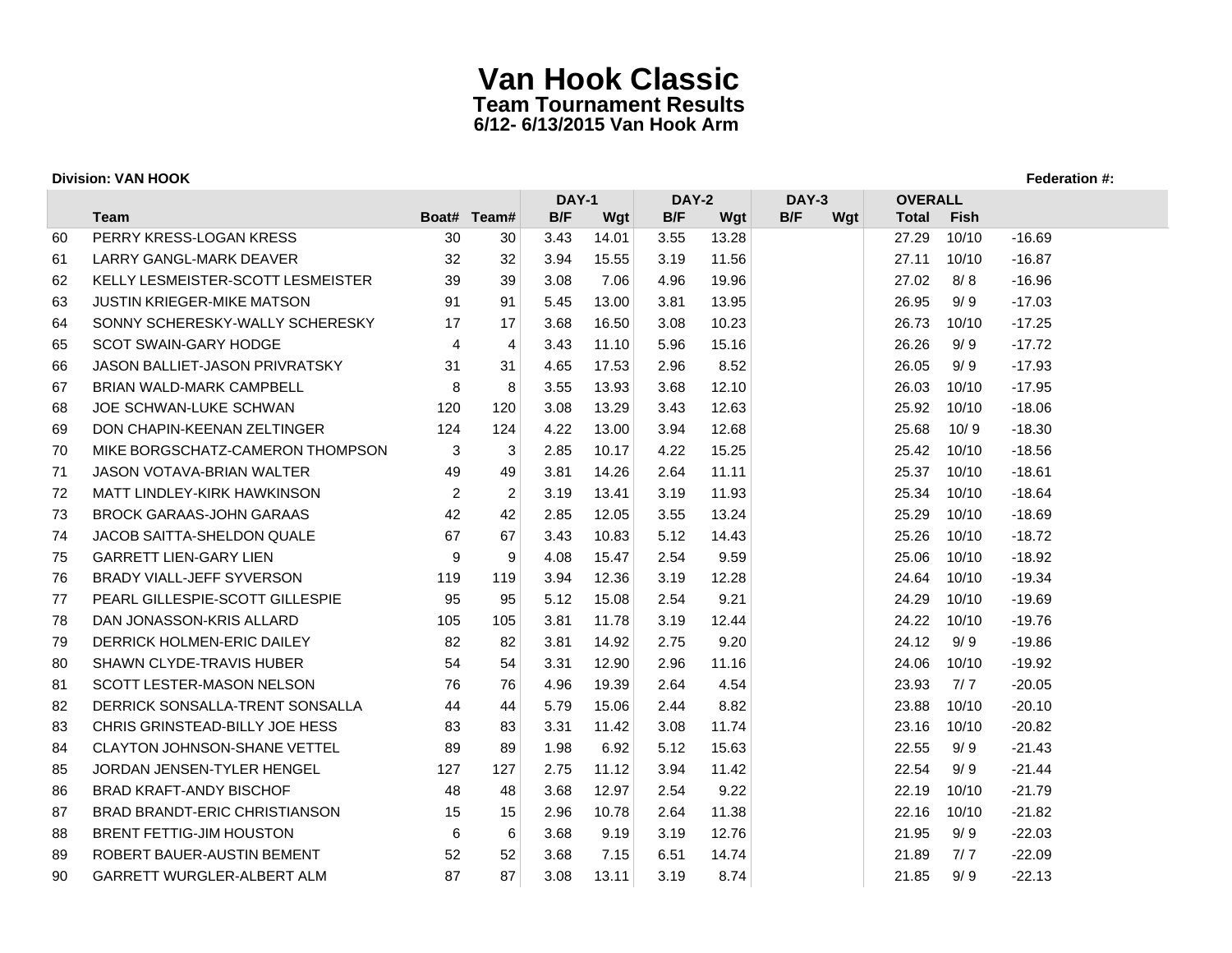| <b>Division: VAN HOOK</b> |                                   |              |             |              |       |                              |       |     |     |                |       |          |
|---------------------------|-----------------------------------|--------------|-------------|--------------|-------|------------------------------|-------|-----|-----|----------------|-------|----------|
|                           |                                   |              |             | <b>DAY-1</b> |       | <b>DAY-2</b><br><b>DAY-3</b> |       |     |     | <b>OVERALL</b> |       |          |
|                           | Team                              |              | Boat# Team# | B/F          | Wgt   | B/F                          | Wgt   | B/F | Wgt | <b>Total</b>   | Fish  |          |
| 91                        | <b>TORY HILL-JOSH BREW</b>        | 69           | 69          | 3.94         | 10.56 | 3.08                         | 11.25 |     |     | 21.81          | 9/9   | $-22.17$ |
| 92                        | JAMIE ZIETZ-DRIS DUVALL           | 100          | 100         | 4.96         | 9.90  | 3.55                         | 11.73 |     |     | 21.63          | 8/8   | $-22.35$ |
| 93                        | TANNER ROTH-CORRIE ROTH           | 45           | 45          | 4.51         | 11.67 | 2.75                         | 9.21  |     |     | 20.88          | 10/10 | $-23.10$ |
| 94                        | ORVILLE DROSDAL-DREW DROSDAL      | 58           | 58          | 2.25         | 9.14  | 3.55                         | 11.47 |     |     | 20.61          | 10/10 | $-23.37$ |
| 95                        | <b>CAREY YODER-TIM GRAY</b>       | 109          | 109         | 3.94         | 10.05 | 2.44                         | 10.30 |     |     | 20.35          | 9/9   | $-23.63$ |
| 96                        | DAVE BROWN-CHRIS SCHNEIDER        | 57           | 57          | 2.96         | 6.23  | 5.45                         | 13.91 |     |     | 20.14          | 8/8   | $-23.84$ |
| 97                        | BRADY MCDOWELL-JOHN ERRECART      | 107          | 107         | 5.79         | 7.31  | 4.96                         | 12.68 |     |     | 19.99          | 7/7   | $-23.99$ |
| 98                        | JACOB NIEMITALO-DUSTY FLADELAND   | 65           | 65          | 4.65         | 7.35  | 3.55                         | 12.32 |     |     | 19.67          | 8/8   | $-24.31$ |
| 99                        | WAYNE JOHNSON-DALEEN JOHNSON      | 115          | 115         | 2.75         | 8.90  | 5.96                         | 10.66 |     |     | 19.56          | 9/9   | $-24.42$ |
| 100                       | CHRIS UNDERDAHL-JASON YODER       | 18           | 18          | 4.08         | 12.23 | 2.54                         | 7.10  |     |     | 19.33          | 9/9   | $-24.65$ |
| 101                       | WADE HOWE-BRAD QUALE              | 43           | 43          | 3.81         | 12.36 | 2.85                         | 6.74  |     |     | 19.10          | 7/7   | $-24.88$ |
| 102                       | DONALD JOHANNES-JERAD KIZIMA      | 122          | 122         | 1.98         | 5.16  | 4.08                         | 13.93 |     |     | 19.09          | 8/7   | $-24.89$ |
| 103                       | BRENT SMITH-JAYDEN SMITH          | 118          | 118         | 2.96         | 11.31 | 2.54                         | 7.60  |     |     | 18.91          | 9/9   | $-25.07$ |
| 104                       | BRANDON ROD-ADAM LAMBERT          | 47           | 47          | 3.94         | 6.01  | 2.96                         | 12.82 |     |     | 18.83          | 7/7   | $-25.15$ |
| 105                       | ADAM JARMIN-LIONIE FLADELAND      | 56           | 56          | 2.96         | 11.59 | 2.54                         | 6.90  |     |     | 18.49          | 9/9   | $-25.49$ |
| 106                       | BRAD MACCLENNAN-TOM MACCLENNAN    | 41           | 41          | 5.79         | 15.01 | 1.66                         | 3.11  |     |     | 18.12          | 7/7   | $-25.86$ |
| 106                       | DON RADKE-DICK RAMSDELL           | 129          | 129         | 3.43         | 11.92 | 2.85                         | 6.20  |     |     | 18.12          | 8/8   | $-25.86$ |
| 108                       | <b>BILL RUDOLPH-RILEY PLANT</b>   | 75           | 75          | 1.66         | 3.18  | 4.96                         | 14.67 |     |     | 17.85          | 7/7   | $-26.13$ |
| 109                       | <b>JR CARTER-SCOTT WOODWARD</b>   | 78           | 78          | 3.08         | 7.60  | 2.35                         | 8.95  |     |     | 16.55          | 9/9   | $-27.43$ |
| 110                       | SETH ROREM-DOUG GILBERTSON        | 81           | 81          | 5.79         | 11.28 | 3.19                         | 4.57  |     |     | 15.85          | 5/5   | $-28.13$ |
| 111                       | BRYAN MCDOWELL-RANDY ERRECART     | 116          | 116         | 2.54         | 5.80  | 2.96                         | 9.85  |     |     | 15.65          | 9/9   | $-28.33$ |
| 112                       | DENNIS REISENAUER-KENT REISENAUER | 102          | 102         | 1.74         | 1.74  | 5.45                         | 13.89 |     |     | 15.63          | 5/5   | $-28.35$ |
| 113                       | JAMES ZIMMERMAN-HAROLD BUTENHOFF  | 28           | 28          | 4.81         | 13.36 | 2.25                         | 2.25  |     |     | 15.61          | 6/6   | $-28.37$ |
| 114                       | JOSH URAN-JESSE PUCKETT           | 37           | 37          | 1.59         | 4.42  | 2.75                         | 11.11 |     |     | 15.53          | 8/8   | $-28.45$ |
| 115                       | DEREK LORENZ-MIKE BURCKHARD       | 68           | 68          | 2.25         | 4.07  | 2.64                         | 9.86  |     |     | 13.93          | 7/7   | $-30.05$ |
| 116                       | <b>JAKE ESTVOLD-DALE ESTVOLD</b>  | $\mathbf{1}$ | 1           |              |       | 5.79                         | 13.83 |     |     | 13.83          | 5/5   | $-30.15$ |
| 117                       | DONALD KLYM-AMANDA KLYM           | 85           | 85          | 2.16         | 3.68  | 2.16                         | 8.83  |     |     | 12.51          | 7/7   | $-31.47$ |
| 118                       | <b>GARY SUKO-GARY WEAVER</b>      | 33           | 33          |              |       | 4.36                         | 12.24 |     |     | 12.24          | 4/4   | -31.74   |
| 119                       | <b>RICK RAUSER-BRENDA RAUSER</b>  | 86           | 86          | 2.25         | 8.55  | 3.19                         | 3.19  |     |     | 11.74          | 6/6   | $-32.24$ |
| 120                       | NIXIE ANDERSON-NICK BAKER         | 111          | 111         | 4.96         | 8.76  | 2.96                         | 2.96  |     |     | 11.72          | 4/4   | $-32.26$ |
| 121                       | <b>ELI WILLIAMS-NICK GRAD</b>     | 131          | 131         | 1.38         | 1.38  | 3.81                         | 10.24 |     |     | 11.62          | 4/4   | $-32.36$ |